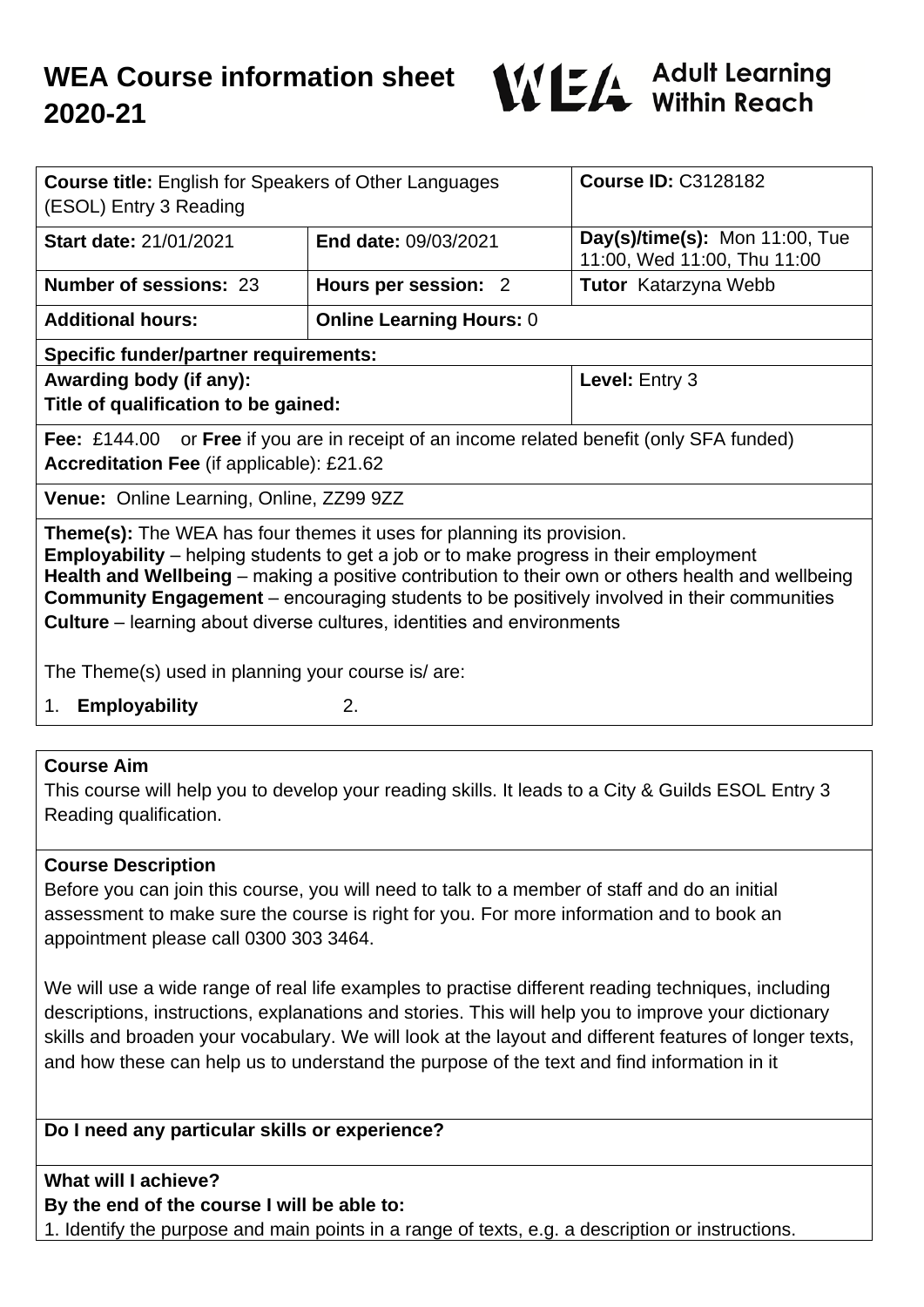- 2. Use skim-reading techniques to decide if a text is interesting/useful.
- 3. Identify and use features of different types of texts to help find information.
- 4. Read a text to find specific / detailed information.

5. Use 1st and 2nd place letters to organise a list of words alphabetically, and find words in a dictionary.

## **What teaching methods will be used and will there be work outside of the class?**

- The WEA's digital learning platform, Canvas will be used to provide resources or to support lessons, enable assessment, provide learner feedback and for other activities for individuals away from the course. If you want to understand more about our digital learning platform please visit: http://bit.ly/WEAonline

- The WEA tutor will use a range of different teaching and learning methods and encourage you and the group to be actively involved in your learning

- • You will do lots of different activities with examples from real life situations
- Your tutor will give you homework
- The tutor will give you lots of practice to prepare for your exam.

## **What kind of feedback can I expect from the tutor?**

- You will be able to keep a record of your progress and achievement using photos, audio, text or documents uploaded into the WEA's digital learning platform, WEA Canvas.

- • Your tutor will help you to set targets for your learning.
- Your tutor will give you regular friendly feedback about your progress.
- There is an exam at the end of the course.

# **What else do I need to know? Is there anything I need to bring?**

- What you need: You will need an internet connection, speakers, a microphone and a webcam so that you can use our video learning platform, Zoom. If you'd like to understand more Zoom please visit: http://bit.ly/ZoomSpec

- Official document(s) showing your name, address, date of birth

Certificates for English / English for Speakers of Other Languages (ESOL) qualifications you have.

## **Pre-course work, reading and information sources**

- You will have access to course resources and links to wider learning through the WEA's digital learning platform, Canvas: http://bit.ly/WEAonline

- It is useful if you are already trying to use your English in everyday situations.

## **Possible next steps after this course (including career opportunities if appropriate)**

- Progress to another WEA course
- Progress to a course with another provider
- Become involved with the WEA in a range of voluntary work and other activities including campaigning as a WEA member
- Become involved as a volunteer for a WEA partner or another organisation
- • Your tutor will talk to you about what you want to do next at the end of the course.
- You may want to get a job.
- You can move onto a Level 1 Reading course, an Entry 3 Speaking and Listening course or an Entry